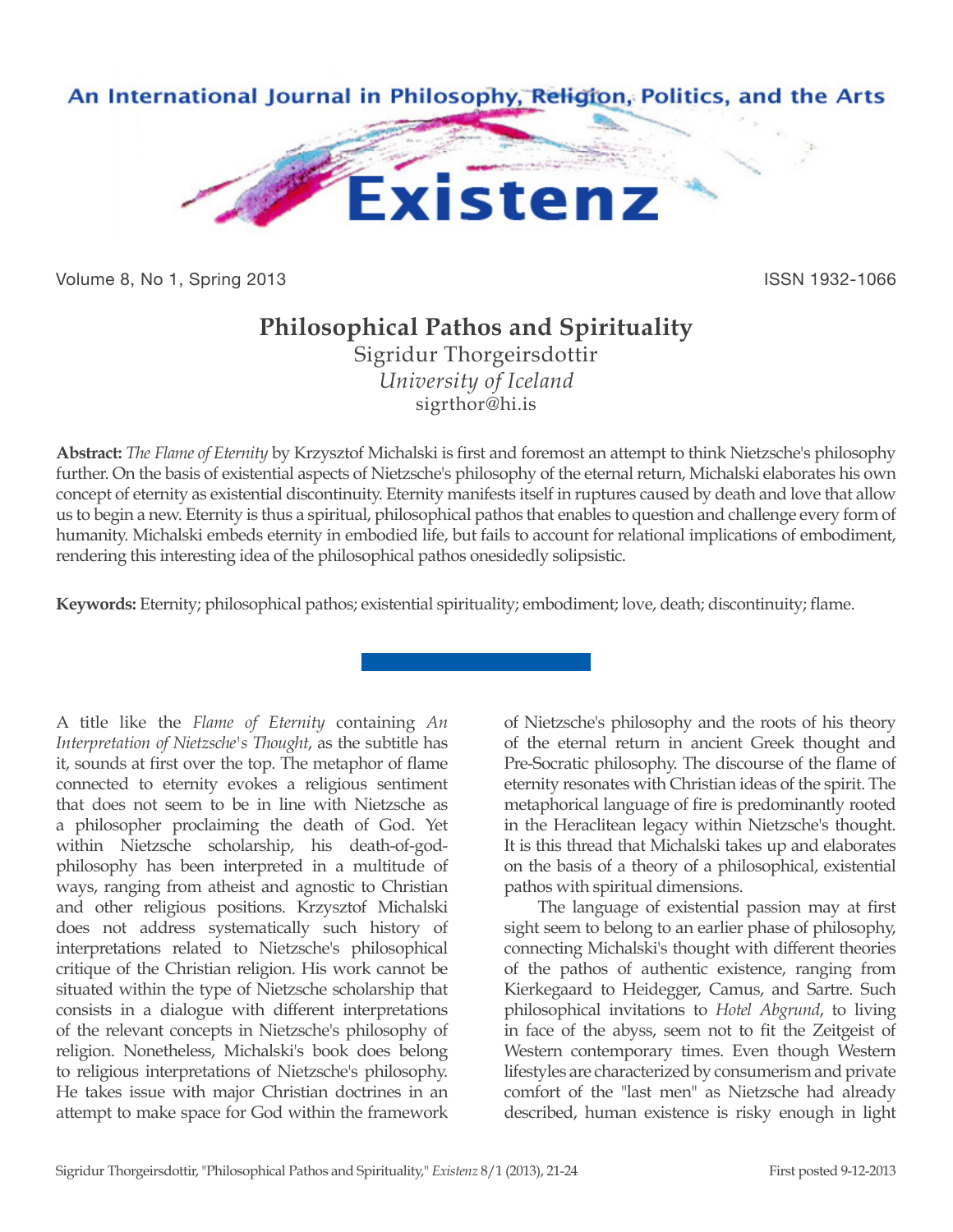of external factors (economical, financial, ecological, political crises, etc.), making a theory of the internal state of living dangerously nearly redundant. So why would Michalski still endeavor to write a book on the flame of eternity as the force that ignites the passion to philosophize and live intensely? There seem to be two motives at the very least. Firstly, to make sense of spirituality as a driving force in human life that is not confined by institutional religion but can be inspired by it. Here Michalski pays heed to the fact that man is a spiritual being just like Kierkegaard argues, and that spirituality survives any death of gods and ideals. Secondly, to question, risk, and challenge every form of humanity through such spiritual disposition that is a kind of a revolutionary fire within a person.<sup>1</sup> Nietzsche called this the passion of knowledge that drives one to experiment with one's life in the pursuit of wisdom.

Michalski is driven by a similar urgency as found in Nietzsche's texts. Nihilism is the state of mind we have to overcome at each and every moment. Nihilism is the groundlessness or abyss of existence we are confronted with. Attempts in name of reason, morality, religion, and foremost in the name of science to overcome nihilism are for Michalski limited if not futile for they all consist in filling a gap that is unavoidable. The urgency of an existential stand is thus just as relevant as ever. Earlier theories of existential pathos have often demanded a decisionistic, voluntaristic, or even heroic disposition, making one feel that one has to be decisive in general, but without clarity about the content of such decisiveness. Michalski's existential pathos does not have this openended decisionist ring to it; it is rather an "effort to begin anew" when there is a rupture and discontinuity in our lives. As other existential philosophers before him, Michalski views death as a moment that spurs the existential pathos, but he also adds love as such a decisive factor that puts love on pair with death. Thus he asks, "like death, love demolishes everything it had seemed we understood and interrupts the course of the life we have lived till now?" (FE *viii*). Death and love are decisive factors because they reveal the fundamental discontinuity of our lives as embodied beings. So the existential pathos is ignited in moments when there is parting and the possibility of the new with all the risks involved arises.

It is on the basis of this idea of love and death that Michalski develops his understanding of the notion of eternity. Eternity is traditionally a concept associated with religious ideas about immortality. Like Nietzsche, Michalski does not view eternity as immortality but rather places eternity in corporeal, material life. While Nietzsche elaborated a complex idea of the eternal return with his cosmological, (post)metaphysical, and physicalistic ontological theory, Michalski restricts his interpretation of it to the existential imperative that can be derived from it. He disregards interpretations of the eternal return as a counter model to eschatological doctrines of the return of Christ. The political implications of the theory as a criticism of democratic culture of mediocrity and the possible elitist or other results of that view are also not discussed. Michalski's focus is solely on the notion of eternity as a personal, existential project, and his interpretation is in line with philosophies of difference. Eternity refers to the internal diversification within life and the discontinuities that result from that. The concept is thus rooted in the pluralistic ontology that Nietzsche expounds with his theory of the eternal return of will constellations that have become a point of departure for theories of difference. Michalski also sides with interpretations of this theory that reject it as a nihilistic, bleak view of an eternal return of the same. Like Gilles Deleuze in 2006<sup>2</sup> and Günter Abel in 1984,<sup>3</sup> Michalski emphasizes that the eternal return of the same is not to be understood as the return of the same as the identical, but rather as the return of the same as alike, that is as the return of difference.

In opposition to interpretations of Nietzsche's philosophy of Christianity that underscore the atheistic implications of his thought, Michalski takes up Nietzsche's idea that the "death of God" is liberating in that it opens up possibilities of an understanding of religion convincing to the contemporary world of diversity of cultures and incompatible meanings. Quoting Jaroslaw Iwaszkiewicz' words about "God, that little bee" that calls from somewhere within recalls Socrates' depiction of himself as the gadfly that makes one wonder, think, and see things in a new light (*FE* 208). The flame of eternity is that passion inside with some divine origin that gets us thinking, that keeps humans going. Michalski also quotes Augustin's prayer

<sup>1</sup> Krzysztof Michalski, *The Flame of Eternity. An Interpretation of Nietzsche's Thought*, Princeton and Oxford: Princeton University Press, 2012, p. 119. [Henceforth cited as *FE*]

<sup>2</sup> Gilles Deleuze, *Nietzsche and Philosophy*, New York: Columbia University Press, 2006.

<sup>3</sup> Günter Abel, *Nietzsche. Die Dynamik der Willen zur Macht und die ewige Wiederkehr*, Berlin: Walter de Gruyter, 1984.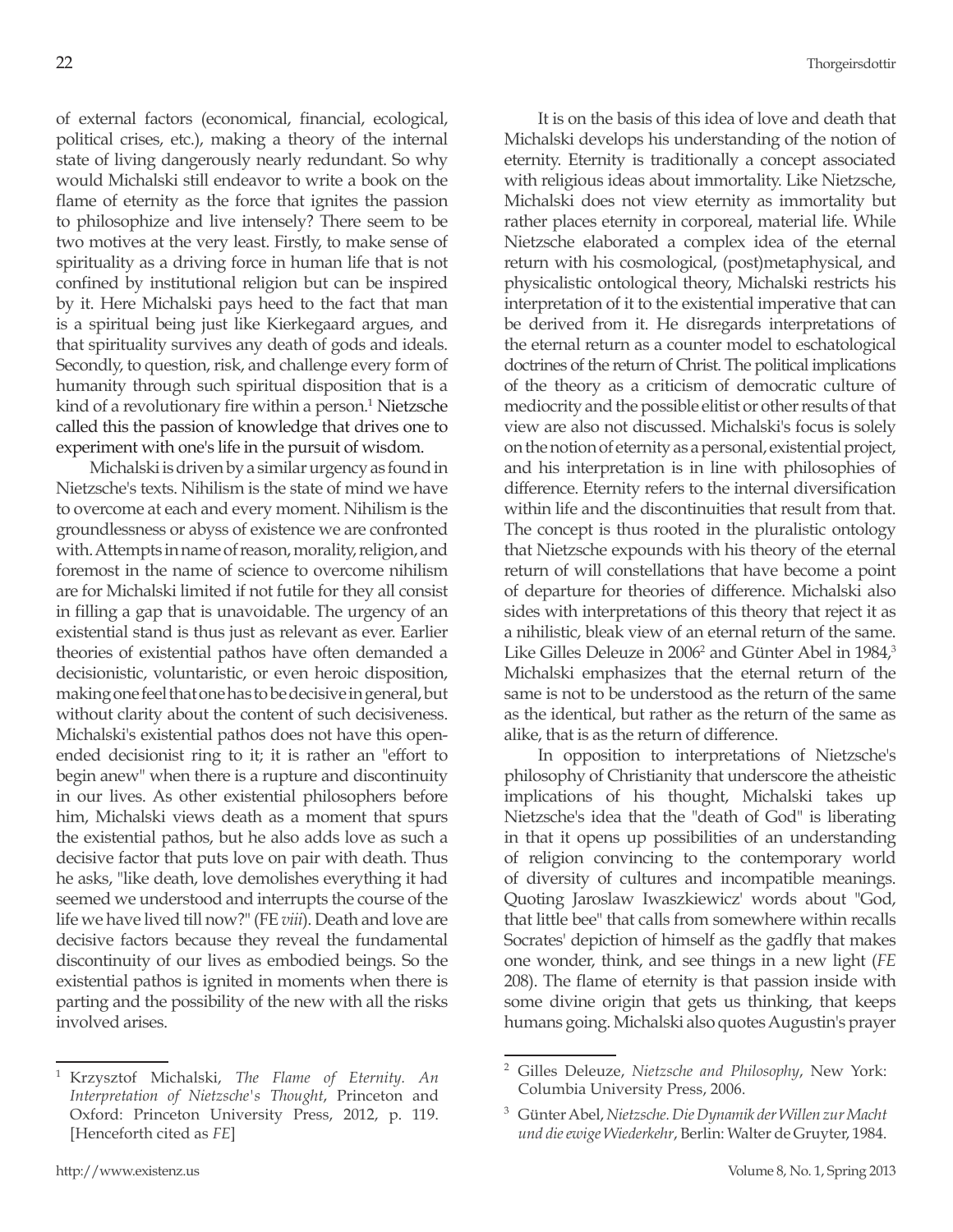on "the light which shines right through me," and "fills me with terror and burning love" (*FE* 86). This is in line with Nietzsche's idea that life is a Dionysian process of creation and destruction. So in fact, the Dionysian and Christian are brought together, and their differences put aside. Christ's presence in life is seen by Michalski as the touch of God that "undermines everything I have been, and thus it brings to every instant of my life the hope of a new beginning" (*FE* 207).

The notion of love expounded here is not the one of caritas as neighborly love, but rather one of a deep kind of spiritual eroticism or the flame that keeps the individual courageous in his or her existence. With this idea of love, the one-sidedly individualistic approach of Michalski's theory becomes apparent. His theory suffers from the solipsistic tendencies that theories of existential pathos have so often been criticized for. It is always the individual confronted with one's self that is at the center of such theories. Those theories within the existential philosophical tradition that take account of embodiment, and thus of how individuals stand in deep relations to one another, are more likely to yield a richer idea of the relational conditions and contextual embeddedness of the individual. Michalski's theory definitely stands in this tradition with its emphasis on temporal embodiment, but nevertheless he does not elaborate these preconditions of the individual as relational and contextual. In fact, due to this focus on the individual self, he ends up depicting love solely in its extreme forms as sacrifice or abandonment. While he praises Helioise's love for Abelard by sacrificing everything as being "utter self-evacuation" (*FE* 136), Michalski also talks about how the absolute freedom inherent to the flame of eternity allows one to "depart immediately and abandon my property, my wife, and my child" (*FE* 161). This tearing oneself away or separating oneself is likened to the workings of God.

The word of God is a force, dynamite that blasts apart life as it is. This is the very basis of God's love for man, a love that has little to do with pity, with sympathy that accepts the world as we find it. [*FE* 176]

This is indeed a philosophy about extreme states, marginal and perilous conditions, and about standing by oneself in one's effort to be an authentic and true person. It would however have yielded a richer account of the eternal flame if Michalski would have focused not solely on extreme forms of belonging to and parting from, but also on those in-between and messy states of standing by oneself in intricate and complicated relations with others that affect one in modern life. Such absence of the relational and contextual aspects of individuality may be grounded in Michalski's view that the philosophical disposition is fiercely independent as one that doesn't want to belong to clubs or cliques. Perhaps he chooses to oversee that such reluctance may be negatively relational and contextual. The pathos of distance is for Nietzsche the hallmark of the philosopher, the perspective that allows one to understand better. In order for it to be knowledgeable, the pathos of distance does not mean transcending situations but rather an internal distancing that gives a new perspective.

The focus on the solitary existence becomes especially apparent in the interpretation of Nietzsche's metaphor of Zarathustra as a volcano. Such an existence is like a volcano, bursting from within. Zarathustra is seen as a symbol for a life that generates a power of continuous transformation in the spirit of transvaluating values. Such imagery caught the attention of Luce Irigaray. It would have been fruitful for Michalski to open a dialogue about her interpretation because Irigaray does point at the incompleteness of the volcano image in *Thus spoke Zarathustra*. 4 This volcano relies on surrounding glaciers that help the volcano to keep its burden intact. The ice, according to Irigaray's reading, is the female other and the maternal origin that Nietzsche cannot acknowledge. While the volcano is an image of the philosopher that gives birth to himself and so recreates and transforms himself. The idea of the volcano resonates with the concept of the flame central to Michalski´s idea of eternity. The fire is supposed to symbolize destruction as a precondition of a new beginning. Such destruction lacks the precondition for a new beginning if there is (metaphorically speaking) no element like water that gives the erupting lava form, and transforms ashes into a fertile ground.

Irigaray's uncovering of this solipsistic rendering of Zarathustra has been inspirational for recent feminist interpretations of Nietzsche that detect and uncover relational features in his thought to show that he does not only focus on the solitary philosopher.<sup>5</sup> It is apparent that Michalski avoids

<sup>4</sup> Luce Irigaray, *Marine Lover of Friedrich Nietzsche*, New York: Columbia University Press, 1991.

<sup>5</sup> See Sigridur Thorgeirsdottir, "Nietzsche's Philosophy of Birth," in Robin May Schott (ed.) et al., *Birth, Death, and Femininity: Philosophies of Embodiment*, Bloomington: Indiana University Press 2010, 157-200.